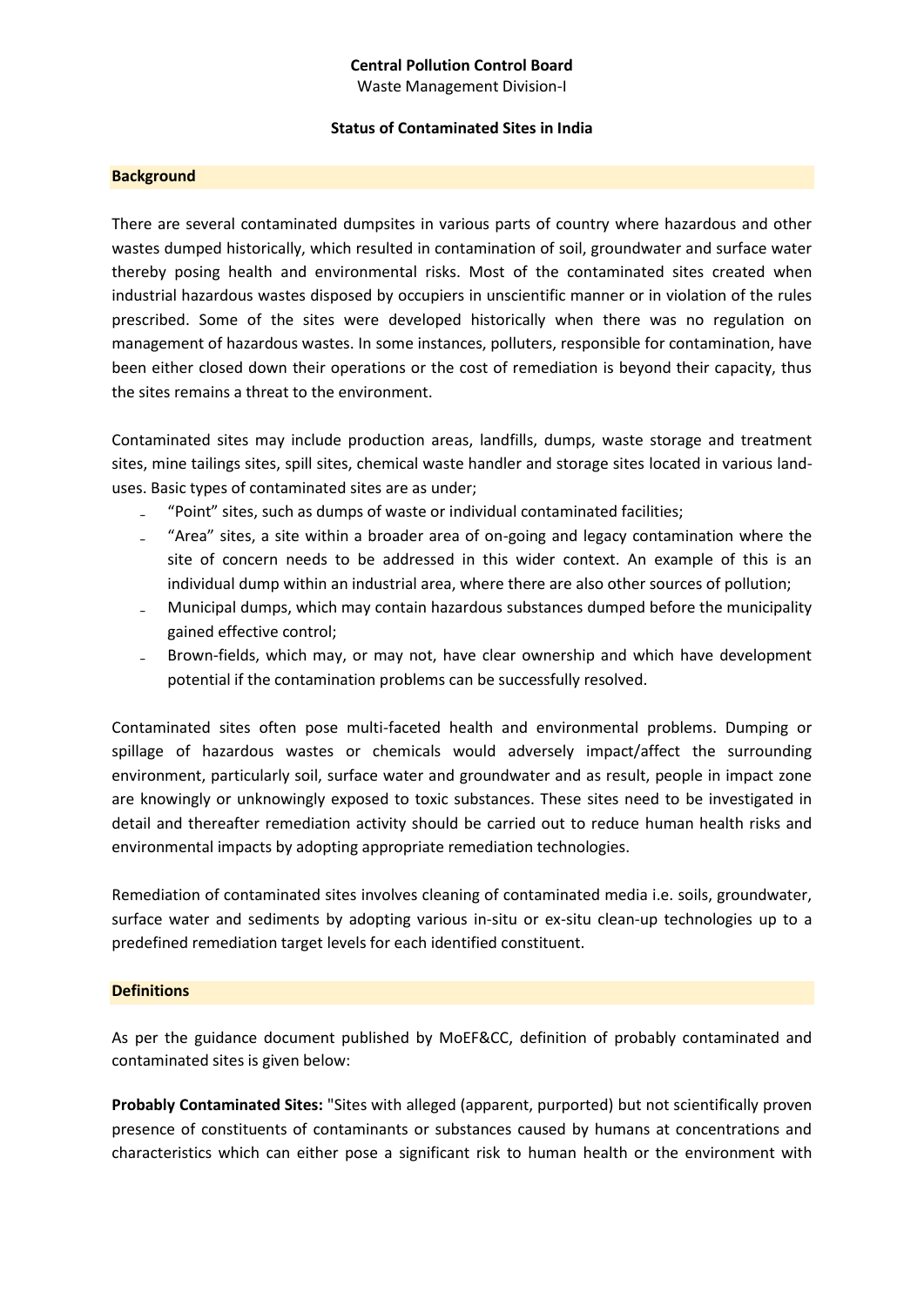Waste Management Division-I

regard to present or future land use plan [pattern] or exceeding specific concentrations or standards prescribed for human health and or the environment"

**Contaminated Sites:** "Contaminated sites are delineated areas in which the constituents and characteristics of the toxic and hazardous substances, caused by humans, exist at levels and in conditions which pose existing or imminent threats to human health and/or the environment".

### **Brief Summary – Status of Contaminated Sites in India**

|  | 1. Total No. of Sites covering in 21 states               | 280* |
|--|-----------------------------------------------------------|------|
|  | (As submitted before Hon'ble NGT)                         |      |
|  | 2. No. of Probable contaminated sites (Assessment needed) | 168  |
|  | 3. No. of Contaminated sites (Confirmed)                  | 112  |
|  |                                                           |      |

*\* Inventory of contaminated sites in India is given at 'Table-I'.*

## **Implementation of Assessment and Remediation works**

There is limited experience in the country on remediation of contaminated sites. Projects initiated by MoEF&CC under Capacity Building for Industrial Pollution Management Project (CBIPMP) and National Clean Energy Fund (NCEF) helped CPCB and SPCBs to understand the gaps in existing institutional & legal framework and also for deriving an implementation framework by undertaking actual remediation projects as pilot basis. Some progress has been observed in 112 confirmed sites in terms of preparation of DPRs, initiation and execution of remediation works. The details of the same are as below:

- i. Remediation works have been initiated in 8 sites, in States namely; Gujarat (2), Jharkhand (1), Maharashtra (1), Tamil Nadu (2) and Uttar Pradesh (2). These remediation works have been taken up primarily by the responsible party/industry as per the directions or monitoring of SPCBs. Details of these sites is given at **Table-1 (A)**.
- ii. CPCB/MEF&CC have carried out a project for detailed site assessment and preparation of Detailed Project Reports (DPRs) has been prepared for 20 sites with funding under NCEF/CBIPM Projects. The initiative was to carry out pilot studies to guide future assessment and preparation of DPRs for remediation works. It is expected that these DPRs would form basis for to execute remediation works by Responsible Parties if identified or the State Government in case of orphan sites. In this context, orphan sites are those sites where polluter is not identified or the polluter is not in a position to bear remediation cost (**Ref: Table-2**).
- iii. In remaining identified contaminated sites, the SPCBs/PCC are required to direct the responsible party to carry out detailed investigation and remediate the sites scientifically as per the guidance document provided by CPCB/MoEF&CC. Funds for remediation may be borne by the responsible party. In case of orphan sites, SPCBs may approach State Government for assessment and remediation in larger public interest of protecting health of people living in impact zone.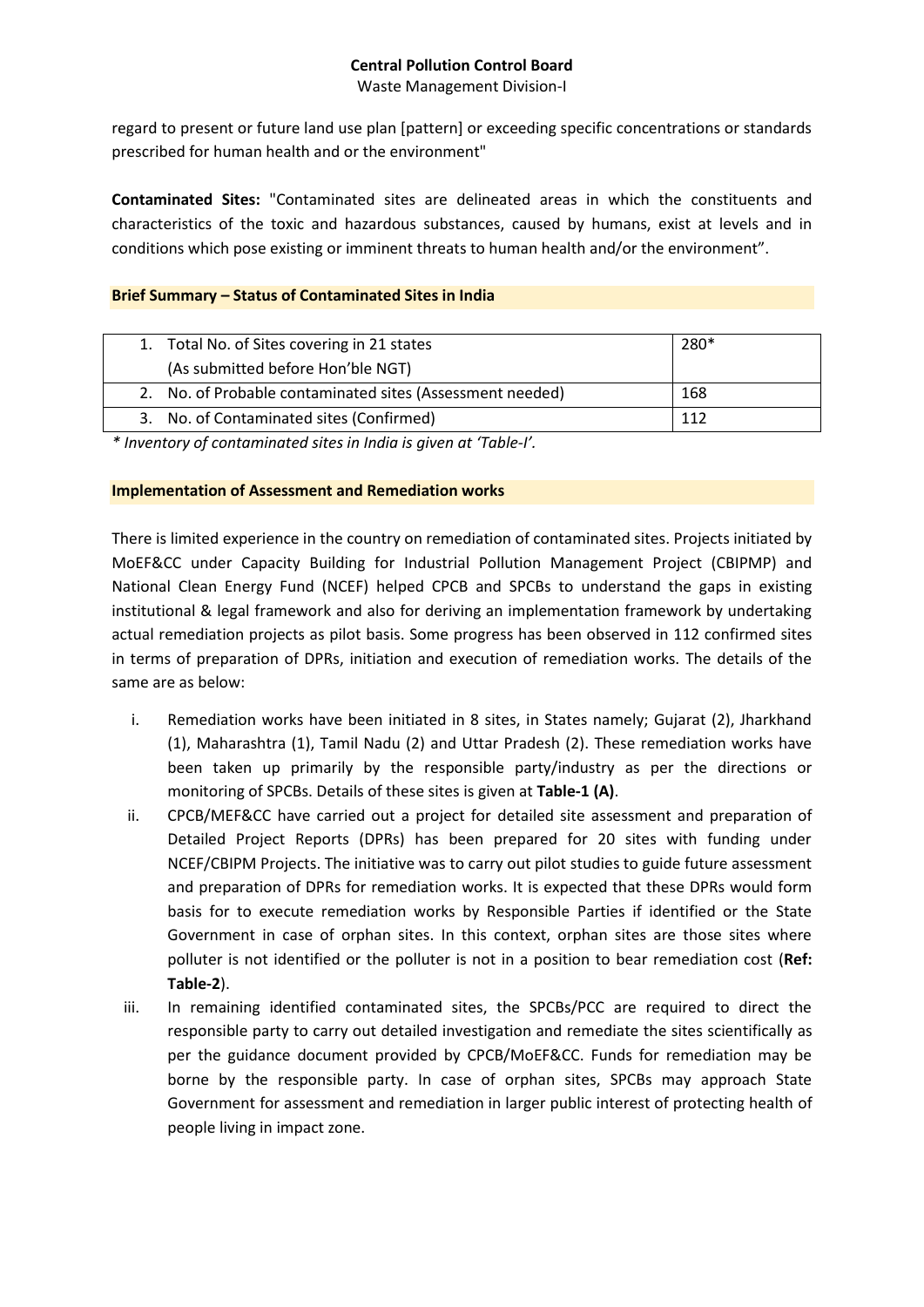Waste Management Division-I

- iv. Maharashtra and Andhra Pradesh States have informed that environmental site assessment is in progress at 7 sites. These sites include Uranium Corporation of India, Kadapa, Andhra Pradesh and LG Polymers site in Vishakhapatnam, Andhra Pradesh. 5 Sites in Maharashtra are Mithi River, Industrial areas of Deonar, Tarapur and Nashik (**Ref: Table-2**).
- v. With regard to directions of Hon'ble NGT that 5 sites should be remediated within a period of 6 months, remediation works have been initiated in 3 sites in Odisha and 2 sites in UP where tendering process is underway. In addition, one more site in Kerala has also been initiated tendering process (**Ref: Table-1(B)**).

| S.<br>No.      | <b>Name of the Site</b>                                                                           | <b>Action taken/Initiated by SPCB</b>                                                                                                                                                                                                                                                                                                                                                                                                                                                                                                                                                           | <b>Suggestions of CPCB</b>                                                                                                                                                                                                                                                                                   |  |  |  |
|----------------|---------------------------------------------------------------------------------------------------|-------------------------------------------------------------------------------------------------------------------------------------------------------------------------------------------------------------------------------------------------------------------------------------------------------------------------------------------------------------------------------------------------------------------------------------------------------------------------------------------------------------------------------------------------------------------------------------------------|--------------------------------------------------------------------------------------------------------------------------------------------------------------------------------------------------------------------------------------------------------------------------------------------------------------|--|--|--|
| Gujarat (02)   |                                                                                                   |                                                                                                                                                                                                                                                                                                                                                                                                                                                                                                                                                                                                 |                                                                                                                                                                                                                                                                                                              |  |  |  |
| 1.             | <b>Effluent Channel</b><br>Project Limited (ECPL),<br>Baroda Effluent Canal,<br>Vadodara District | $\mathsf{i}$<br>groundwater samples<br>Color,<br>In<br><b>Phenolic</b><br>compound,<br>Sulphate,<br><b>Chloride &amp; TDS</b> are reported higher<br>than acceptable limit of BIS.<br>Remediation work is undertaken by<br>ii)<br>Dye-manufacturing<br>and<br>Pharmaceutical<br>industries<br>(Responsible Parties).                                                                                                                                                                                                                                                                            | GPCB may carry out GW, SW<br>and sediment sampling and<br>submit analysis result of<br>CoCs, general parameters<br>and heavy metals to CPCB.<br><b>GPCB</b><br>also<br>submit<br>may<br>progress<br>report<br>on<br>remediation<br>works<br>undertaken by Responsible<br>party to CPCB from time to<br>time. |  |  |  |
| 2.             | Swastik Organic, Sabar<br>Dairy Road, Piplodi,<br>Gujrat                                          | i)<br>Hazardous waste lying at the site<br>was already lifted and shifted to<br>TSDF. However, soil contamination<br>may still remain at the site.<br>In the downstream at village Boriya<br>ii)<br>Khurad, about 7 to 8 bore wells<br>reported as contaminated<br>with<br>reddish brown coloured water.<br>In this regard, it is also reported that<br>iii)<br>crops like wheat, cotton & castor are<br>irrigated with this colored water.<br>iv) GW samples collected and reported<br>about 200 Pt Co yellowish color.<br>The responsible party has awarded the<br>remediation work to GITCO. | GPCB may carry out GW, SW<br>and sediment sampling and<br>submit analysis result of<br>CoCs, general parameters<br>and heavy metals to CPCB.<br>GPCB may<br>also<br>submit<br>progress<br>report<br>on<br>remediation<br>works<br>undertaken by Responsible<br>party to CPCB from time to<br>time.           |  |  |  |
| Jharkhand (01) |                                                                                                   |                                                                                                                                                                                                                                                                                                                                                                                                                                                                                                                                                                                                 |                                                                                                                                                                                                                                                                                                              |  |  |  |
| 3.             | Roro hills, Jharkhand -<br>833201                                                                 | Detailed<br>investigation<br>report<br>on<br>"Rehabilitation of Roro<br>abandoned<br>asbestos mines" along with remediation<br>status as per direction of Hon'ble NGT is                                                                                                                                                                                                                                                                                                                                                                                                                        | Jharkhand PCB may submit<br>progress<br>report<br>on<br>remediation<br>works<br>undertaken by Responsible                                                                                                                                                                                                    |  |  |  |

**Table-1 (A) List of 08 sites for which remediation works initiated by Responsible Parties:**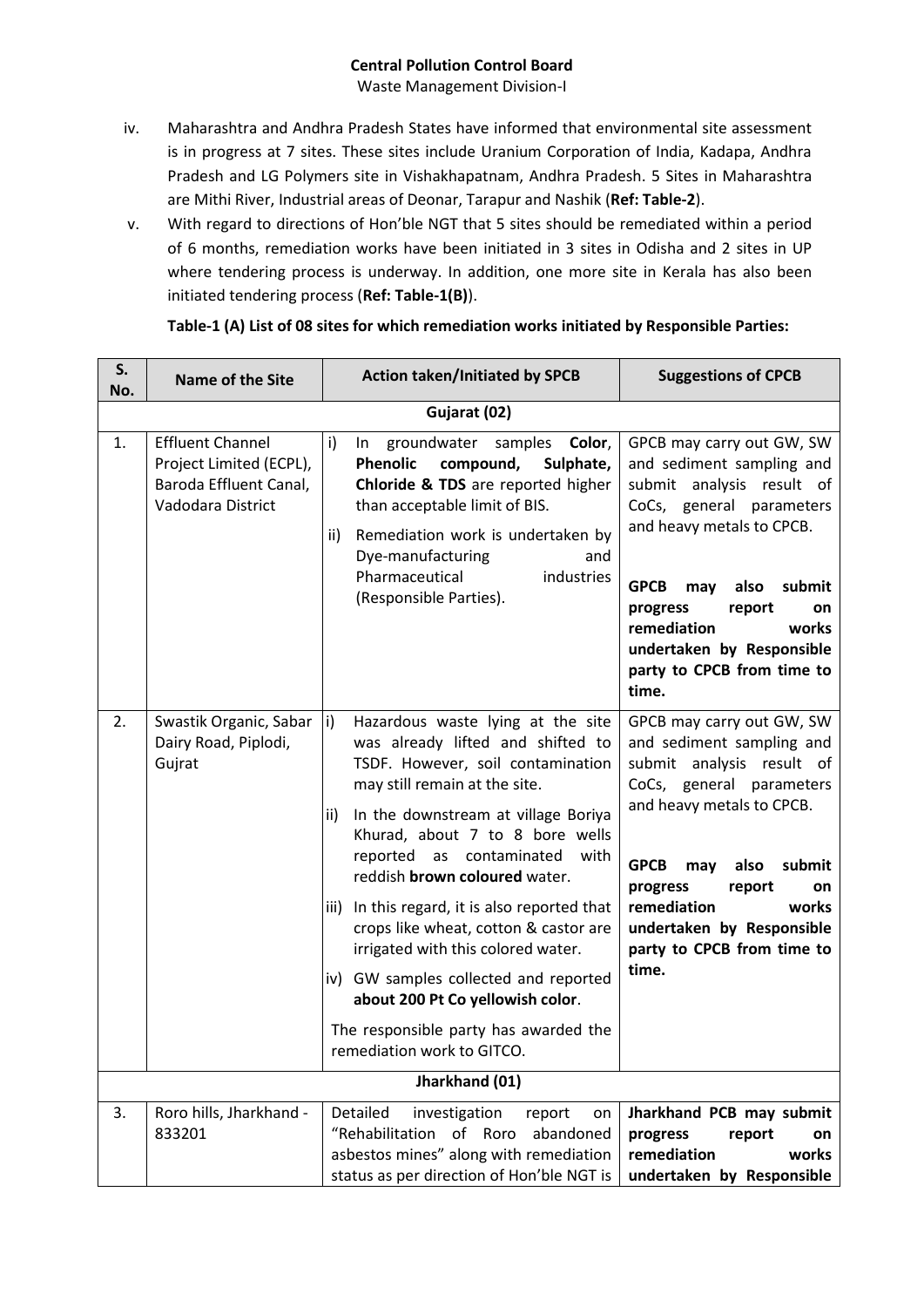Waste Management Division-I

| S.<br>No.                 | <b>Name of the Site</b>                                                                                        | <b>Action taken/Initiated by SPCB</b>                                                                                                                                                          | <b>Suggestions of CPCB</b>                                                                                                                              |  |  |  |
|---------------------------|----------------------------------------------------------------------------------------------------------------|------------------------------------------------------------------------------------------------------------------------------------------------------------------------------------------------|---------------------------------------------------------------------------------------------------------------------------------------------------------|--|--|--|
|                           |                                                                                                                | submitted.<br>It was informed that, remedial action<br>has been taken by Dept. of Mining,<br>Jharkhand.                                                                                        | party to CPCB from time to<br>time.                                                                                                                     |  |  |  |
|                           |                                                                                                                | Maharashtra (01)                                                                                                                                                                               |                                                                                                                                                         |  |  |  |
| 4.                        | M/s Godavari Bio-<br>Refineries, Ahmed<br>Nagar District,<br>Maharashtra                                       | Contaminated groundwater is being<br>remediated by applying Bioremediation<br>technique since September, 2017 and<br>the same is underway.                                                     | MPCB may submit progress<br>remediation<br>report<br>on<br>works<br>undertaken<br>by<br>Responsible party to CPCB<br>from time to time.                 |  |  |  |
|                           |                                                                                                                | Tamil Nadu (02)                                                                                                                                                                                |                                                                                                                                                         |  |  |  |
| 5.                        | M/s HUL, Kodaikanal,<br><b>Tamil Nadu</b>                                                                      | Trail remediation has been done by M/s<br>HUL. TNPCB had approved Consent to<br>of<br>Establish<br>for<br>execution<br>soil<br>remediation activity.<br>All requisite machineries have already | TNPCB may monitor the<br>remediation<br>works<br>undertaken by Responsible<br>party and submit progress<br>report to CPCB from time to<br>time.         |  |  |  |
| 6.                        | Tondairpet, Chennai,<br><b>Tamil Nadu</b>                                                                      | been installed for soil remediation.<br>Remediation work is undertaken by M/s<br>BPCL since 2016.                                                                                              |                                                                                                                                                         |  |  |  |
| <b>Uttar Pradesh (02)</b> |                                                                                                                |                                                                                                                                                                                                |                                                                                                                                                         |  |  |  |
| 7.<br>8.                  | <b>Industrial Area Meerut</b><br>Road, Ghaziabad,<br><b>Uttar Pradesh</b><br>Lohia Nagar C Block,<br>Ghaziabad | Cr(VI) in groundwater is remediated by<br>applying:<br>(i) Pump & Treat (P&T) technique,<br>(ii) Bioremediation technique,<br>Remediation work is underway since<br>2012.                      | <b>UPPCB</b><br>monitor<br>may<br>remediation<br>work<br>undertaken by Responsible<br>Party and submit progress<br>report to CPCB from time to<br>time. |  |  |  |

**Table-1 (B) In compliance of Hon'ble NGT direction dated 01.07.2020 that is immediately 5 sites should be taken for remediation and executed; wherein, 03 sites in Odisha have been initiated remediation works and other 02 sites in UP has been initiated tendering process. In addition, one site in Kerala has also been initiated tendering process. Details of 6 sites are given below:** 

| S.<br>No. | <b>Name of the Site</b>                                                                            | <b>Action taken/Initiated by SPCB</b>                                                                                             | <b>Suggestions by CPCB</b>                                                                     |  |  |  |  |  |
|-----------|----------------------------------------------------------------------------------------------------|-----------------------------------------------------------------------------------------------------------------------------------|------------------------------------------------------------------------------------------------|--|--|--|--|--|
|           | Odisha (03)                                                                                        |                                                                                                                                   |                                                                                                |  |  |  |  |  |
| 1.        | Dumpsite JCL-I (Outside<br>the Premises of M/s<br>Jayshree Chemicals Ltd<br>Near Rushikulya River) | DPR is prepared under NCEF project of<br>MoEF&CC and CPCB.<br>initiated.<br>Remediation work has<br>been<br>Progress is as below: | Odisha<br><b>SPCB</b><br>may<br>the<br>monitor<br>works<br>remediation<br>submit<br>the<br>and |  |  |  |  |  |
| 2.        | Dumpsite JCL-III<br>(Outside the Premises<br>of M/s Jayshree                                       | Unit had constructed new guard pond                                                                                               | report<br>to<br>progress<br>CPCB from time to                                                  |  |  |  |  |  |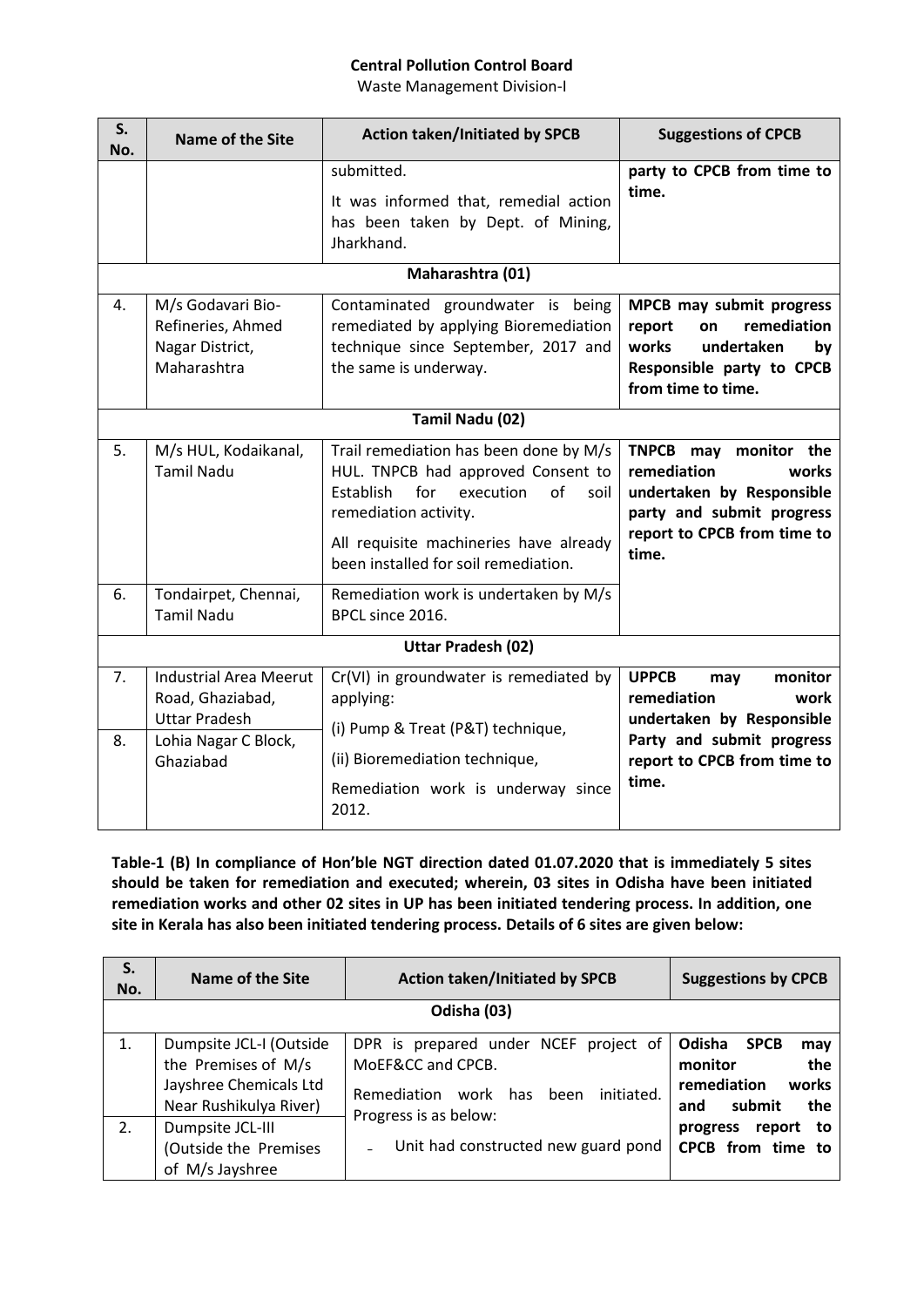Waste Management Division-I

| S.<br>No. | Name of the Site                                                                         | <b>Action taken/Initiated by SPCB</b>                                                                                                                                                                       | <b>Suggestions by CPCB</b>                                                                                                                         |  |  |  |  |
|-----------|------------------------------------------------------------------------------------------|-------------------------------------------------------------------------------------------------------------------------------------------------------------------------------------------------------------|----------------------------------------------------------------------------------------------------------------------------------------------------|--|--|--|--|
| 3.        | <b>Chemicals Ltd Near</b><br>Rushikulya River)<br>Jayashree Chemicals,<br>Ganjam         | for storage of treated effluent.<br><b>NOC</b><br>obtained from<br><b>CGWB</b><br>for<br>installation of abstraction wells to<br>remediate groundwater as per DPR.<br>OSPCB has directed unit to set-up New | time.                                                                                                                                              |  |  |  |  |
|           |                                                                                          | secured landfill to dispose of hazardous<br>waste as a part of remediation activity.                                                                                                                        |                                                                                                                                                    |  |  |  |  |
|           | Kerala (01)                                                                              |                                                                                                                                                                                                             |                                                                                                                                                    |  |  |  |  |
| 4.        | Kuzhikandom Thodu<br>(Creek), Kerala                                                     | DPR is completed under NCEF project of<br>MoEF&CC and CPCB.                                                                                                                                                 | Kerala<br><b>SPCB</b><br>may<br>monitor<br>the<br>remediation<br>works<br>and<br>submit<br>the<br>progress report to<br>CPCB from time to<br>time. |  |  |  |  |
|           |                                                                                          | Tendering process is under progress for<br>execution of remediation work by Kerala<br>State/ Kerala SPCB.                                                                                                   |                                                                                                                                                    |  |  |  |  |
|           |                                                                                          | <b>Uttar Pradesh (02)</b>                                                                                                                                                                                   |                                                                                                                                                    |  |  |  |  |
| 5.        | Khanchandrapuri, Rania<br>Kanpur Dehat                                                   | DPR is prepared under NCEF project.<br>Accordingly, CPCB communicated final DPR                                                                                                                             | It is submitted that<br>Remediation work is                                                                                                        |  |  |  |  |
| 6.        | Shivnathpura, Rania,<br>(Kanpur Dehat) Ramabai<br>Nagar, Kanpur,<br><b>Uttar Pradesh</b> | along templates of tender document to<br>State of UP and UPPCB for execution of<br>Remediation work.<br>It was submitted by UPPCB that Tendering                                                            | not yet initiated and<br>also hazardous waste<br>is still lying at the<br>site.                                                                    |  |  |  |  |
|           |                                                                                          | process is underway for execution of<br>remediation works by UPSIDA and UPPCB.                                                                                                                              | Further, UPPCB may<br>monitor<br>the<br>remediation<br>works<br>the<br>submit<br>and<br>progress report<br>to<br>CPCB from time to<br>time.        |  |  |  |  |

**\*\*\***